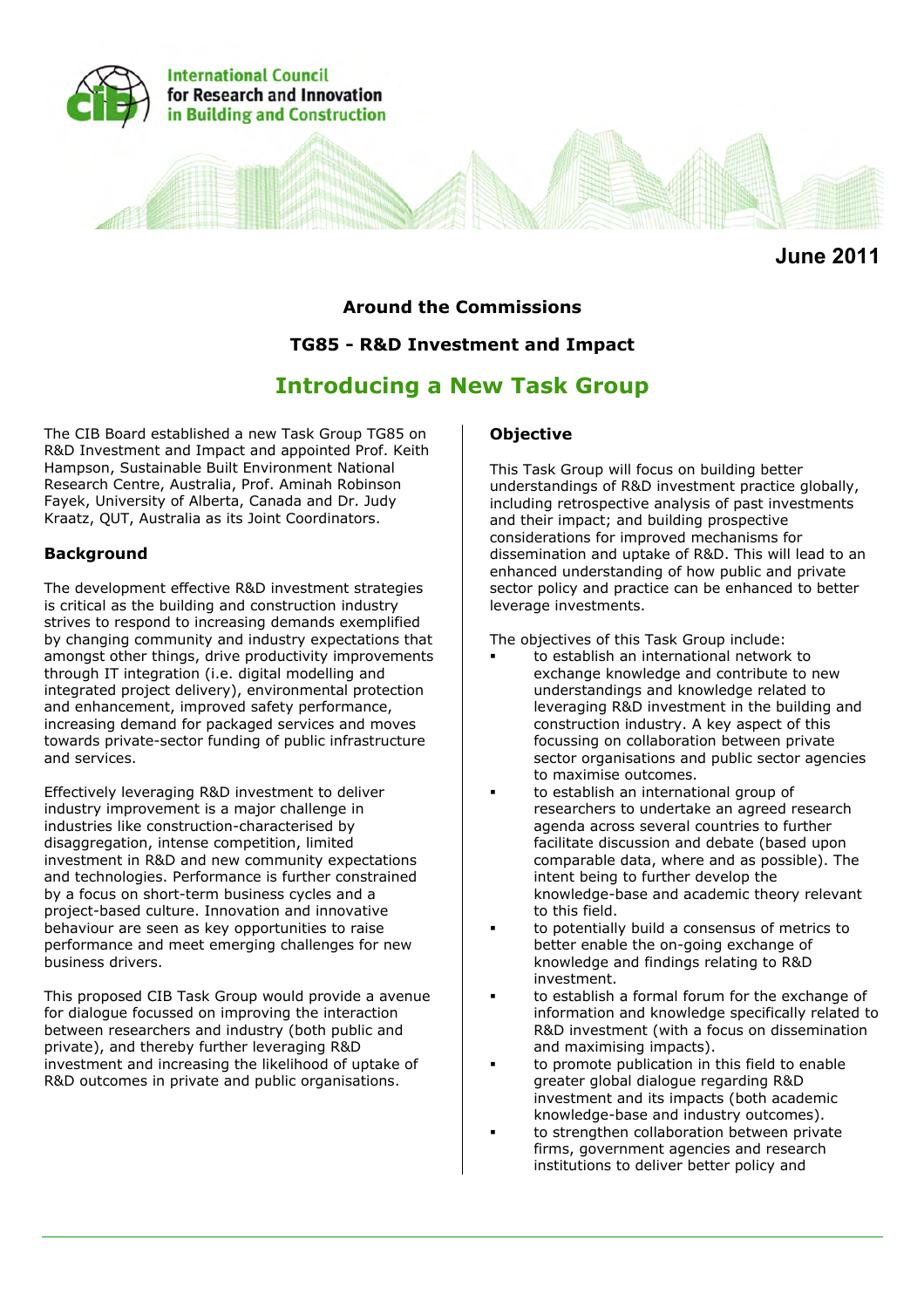

programmes aimed at achieving enhanced investment outcomes.

#### **Scope**

The scope of this proposed Task Group is limited to the building and construction sectors though relevance may be derived for other sectors with like characteristics. The potential to translate findings into other sectors will be of particular interest to government agencies making significant investments in R&D.

### **Work Programme and Deliverables**

The work programme of the Task Group includes:

- conduct case studies and R&D Road-mapping in Australia and in other countries
- develop R&D investment policy guidelines.
- This will result in the following deliverables: conference papers and proceedings
- 2011: launch of the Task Group website
- 2013: publication of a CIB report with a description of R&D road-mapping initiatives
- 2013: publication of a CIB report on R&D investment strategies

#### **Meetings**

The Task Group will have meetings in conjunction with:

- **2011:** SB11 Helsinki World Sustainable Building Conference, 18 October 2011
- **2012:** Annual Canadian Construction Research Forum, Edmonton, Alberta, Canada, May, 2012
- **2013:** CIB World Building Congress, Brisbane, Australia, 6-10 May 2013

# **Introducing the Coordinators**

#### **Keith Hampson**



Professor Keith Hampson has over 30 years of industry, government and research leadership. He has international experience and scholarship, operating in multi-disciplinary environments in design, construction and maintenance functions in infrastructure and

building. Keith has a Bachelor of Civil Engineering with Honours, an MBA, and a PhD from Stanford University focusing on innovation and competitive performance in the design and construction process. He is also an acknowledged national and international leader in construction research, and is committed to building a more internationally competitive industry by promoting better education, applied technology and innovative practices. He has been recognised by awards of Fellow Institution of Engineers Aust, Fellow Australia institute of Company Directors and Fellow Australia Institute of Management.

Professor Hampson is currently CEO of the Sustainable Built Environment National Research Centre (SBEnrc), successor to the CRC for Construction Innovation, of which he was CEO for its nine years of operation. In this role Keith had overall responsibility for crafting a blend of commercial and public-good outcomes on behalf of 28 industry, government and research partners nationally. He led the team that secured a A\$14 million commitment over seven years by the Australian Government, complementing industry partners' A\$50 million commitment – the largest single investment in construction R&D in Australia's history. The CRC comprised 400 people around Australia, had key international links and fundamentally changed the way Australia's construction industry operates.

Keith Hampson was a former Joint Coordinator of CIB TG58 on Clients and Construction Innovation.

#### **Aminah Robinson Fayek**



Professor Aminah Robinson Fayek is a Professor in the Department of Civil and Environmental Engineering at the University of Alberta, and holds an NSERC Associate Industrial Research Chair in Construction Engineering and Management, funded jointly by the Natural Sciences and Engineering Research Council of Canada (NSERC), a consortium of over 25 companies in the Alberta construction industry, and the University of Alberta. The mandate of the Chair is to carry out industrially relevant research to help solve problems and to deliver innovation to the Canadian construction industry in the form of technology transfer, research, education, and training. Dr. Robinson Fayek also holds the Ledcor Professorship in Construction Engineering at the University of Alberta, with the goal of promoting scholarship, research and learning. Dr. Robinson Fayek's core research program focuses on the